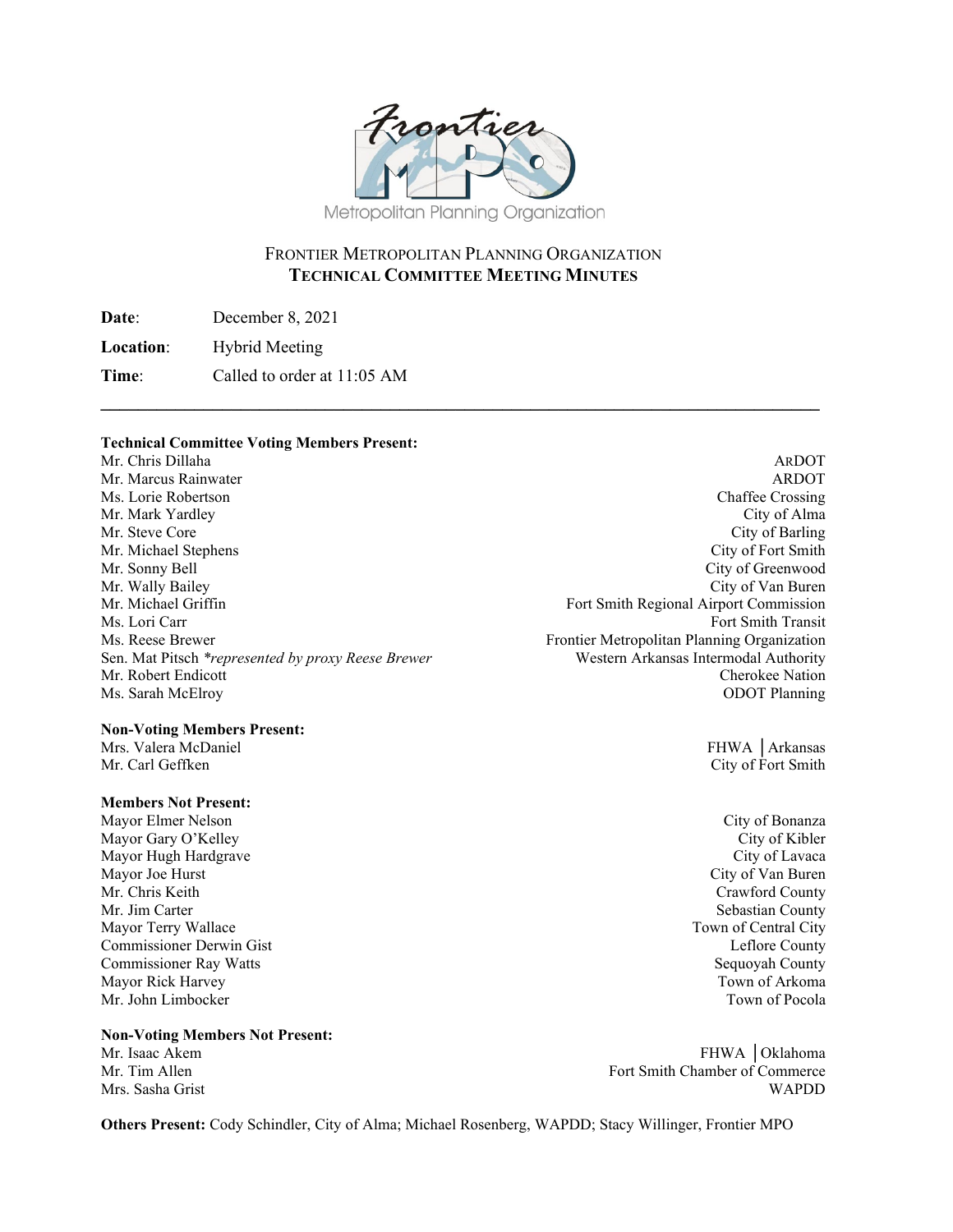# **I. Administrative**

## **A. Approval of the Technical Committee Meeting Agenda**

**a.** With no corrections nor additions, Sonny Bell motioned to approve the agenda. Steve Core seconded the motion. A unanimous vote was reached.

## **B. Approval of the September 23, 2021 Technical Committee Meeting Minutes**

**a.** Sonny Bell motioned to approve the minutes and was seconded by Michael Griffin. A unanimous vote was reached.

### **C. MPO Director's Report**

Reese Brewer reviewed the MPO activities which occurred since the September 23, 2021, meeting. Activities related to the following topics were covered:

- **a. FHWA Development of Safety and Traffic Data Collection System & Analysis Framework:**  Crawford County was selected to participate in the development of a FHWA pilot project to develop a safety and traffic data collection system and analysis framework for more rural highway systems. Frontier MPO and Crawford County are directly working with FHWA on this effort.
- **b. Federal Lands Access Program:** Frontier MPO is assisting Crawford County with a FLAP application for improved safety and access to forestry roads.
- **c. FHWA Assistance for MPO-wide Local Roads Safety Plan:** FHWA will assist with our partners, ArDOT in the development of a regional local road(s) safety plan starting in 2022.
- **d. Work Rise 2021:** Frontier MPO and the University of Arkansas were selected for a six-month, \$10K seed grant to write a literature synthesis of approximately 10 pages describing the SMILIES current scope and quality of evidence on the questions raised in your proposal, and to define the frontiers and questions where additional research could bridge vital knowledge gaps to inform stronger policies, programs, or practices.
- **e. Van Buren wins TAP grant:** Frontier MPO staff (Stacy Willinger) assisted the City of Van Buren with their winning grant of \$274,000 for the Northridge sidewalks project.
- **f. University of Washington Urban Freight Lab Technical Grant Assistance:** Frontier MPO is disseminating surveys and meeting with community stakeholders and freight interests to kickoff this effort.
- **g. National Science Foundation CIVIC Innovation Challenges Grant (SMILIES):** Staff and Dr. Suman Mitra with the University of Arkansas met with various stakeholders and community champions to kick off the "SMILIES" project in north Fort Smith.
- **h. NPS Rivers, Trails, and Conservation Assistance Program:** New work and a survey is being developed to identify future transportation hubs and wayfinding signage to the National Historic Site and the Riverfront amenities.
- **i. Laneshift Build School:** Technical Committee member Lorie Robertson and staff transportation planner Stacy Willinger attended Laneshift Build School in NWA in early November. Build School is an immersive 4-day training on of how to execute and implement bike infrastructure and related culture.
- **j. Presentations:** Ms. Brewer provided presentations on Frontier MPO's work and projects to the University of Washington Urban Freight Lab, the Transportation Research Board, "Freight Hour," to the FHWA Health & Transportation Planning group. Reese is invited to speak at the annual Transportation Research Board meeting in January on the freight equity project in north Fort Smith.

## **D. Public Comment Period**

**a.** There were no public comments.